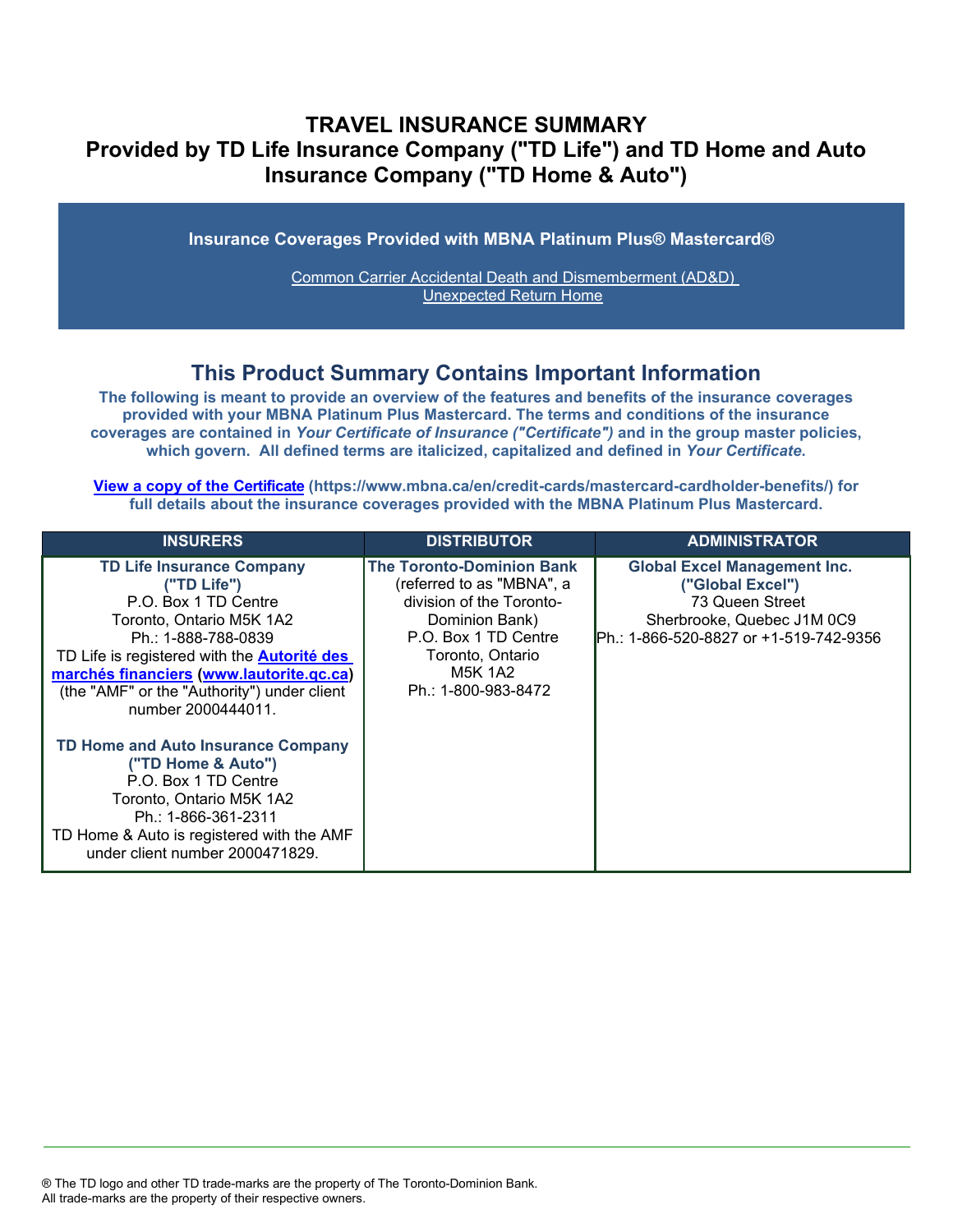# **General Information You Need to Know**

The following is applicable to **all insurance coverages** provided with the MBNA Platinum Plus Mastercard, unless otherwise specified*:*



**Complaint Handling:** For information about our complaint processing policy and where a complaint may be filed, please visit our Customer Service & Problem Resolution page at: **<https://www.tdinsurance.com/customer-service/problem-resolution>**.



**Misrepresentation:** *You* must be accurate and complete in *Your* dealings with the *Insurer* at all times. The *Insurer* will not pay a claim if *You*, any person insured under *Your Certificate* or anyone acting on *Your* behalf makes a misrepresentation, attempts to deceive or mislead the *Insurer*, or makes a fraudulent, false statement or claim.



**Cancellation:** Insurance coverages are considered canceled on the date the credit card account is closed. If, at any time, *You* don't want these insurance coverages, *You* can decide not to use them or contact *Your* credit card provider to apply for a different credit card with alternative insurance coverages.



**Cost:** No fee will be charged for the insurance coverages provided with the MBNA Platinum Plus Mastercard.



**Claims:** *You* must report *Your* claim to *Our Administrator* by calling 1-866-520-8827 no later than the following time limits after the date the covered event(s) occurred:

- **Common Carrier Accidental Death and Dismemberment** 
	- $\circ$  30 days; refer to section General Provisions under "Notice of Claim" for full details.
- **Unexpected Return Home** 
	- o 30 days; refer to section General Provisions under "Notice of Claim" for full details.

Once *We* have approved the claim, *We* will notify *You* and payment will be made within 60 days. If the claim has been denied, *We* will inform *You* of the claim denial reasons within 60 days. *You* can appeal the decision by submitting new information to *Our Administrator*. For complete details, please see the applicable claims section (as listed above) in *Your Certificate.*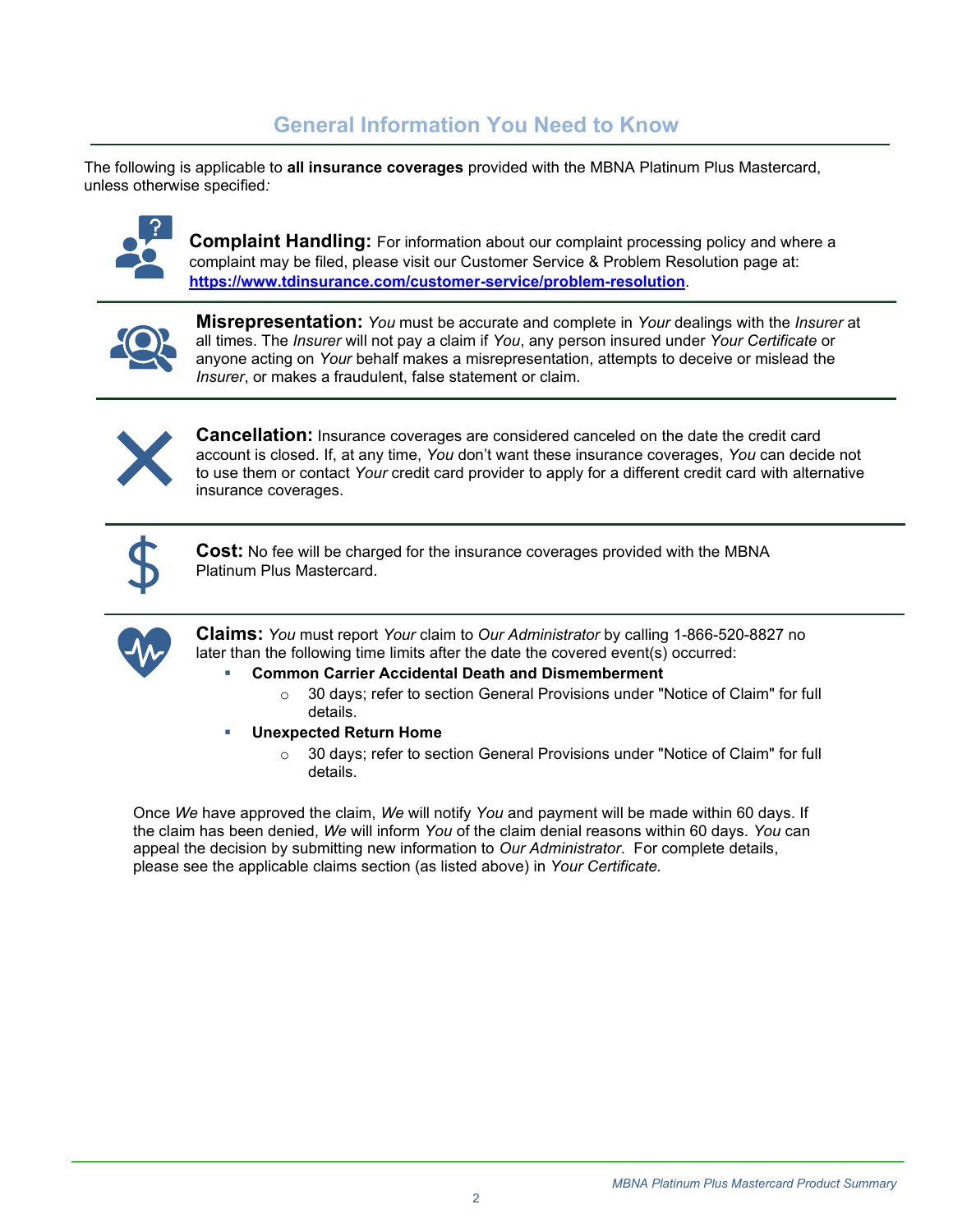# **General Information You Need to Know**

| Eligibility:                                                                 |                                                                                                                             |                                                                                                                                                                                       |
|------------------------------------------------------------------------------|-----------------------------------------------------------------------------------------------------------------------------|---------------------------------------------------------------------------------------------------------------------------------------------------------------------------------------|
| <b>Benefit</b>                                                               | <b>Who is Eligible</b>                                                                                                      | <b>Additional Eligibility Requirements</b>                                                                                                                                            |
| <b>Common Carrier</b><br><b>Accidental Death and</b><br>Dismemberment (AD&D) | <b>Primary Cardholder</b><br><b>Primary Cardholder's Spouse</b><br><b>Primary Cardholder's</b><br><b>Dependent Children</b> | Benefits apply when the<br>Ľ,<br>Cardholder charges all or<br>part of the cost of an Insured<br>Person's fare for travel on a<br>Common Carrier to the<br>Account prior to departure. |
| <b>Unexpected Return Home</b>                                                | <b>Primary Cardholder</b><br><b>Primary Cardholder's Spouse</b><br><b>Primary Cardholder's</b><br><b>Dependent Children</b> | Benefits apply when the<br>Cardholder charges all or<br>part of the cost of the fare for<br>travel.                                                                                   |

**Note:** For full details, please see the "Eligibility" section and/or the definition of "*Insured Person*" in each *Certificate*.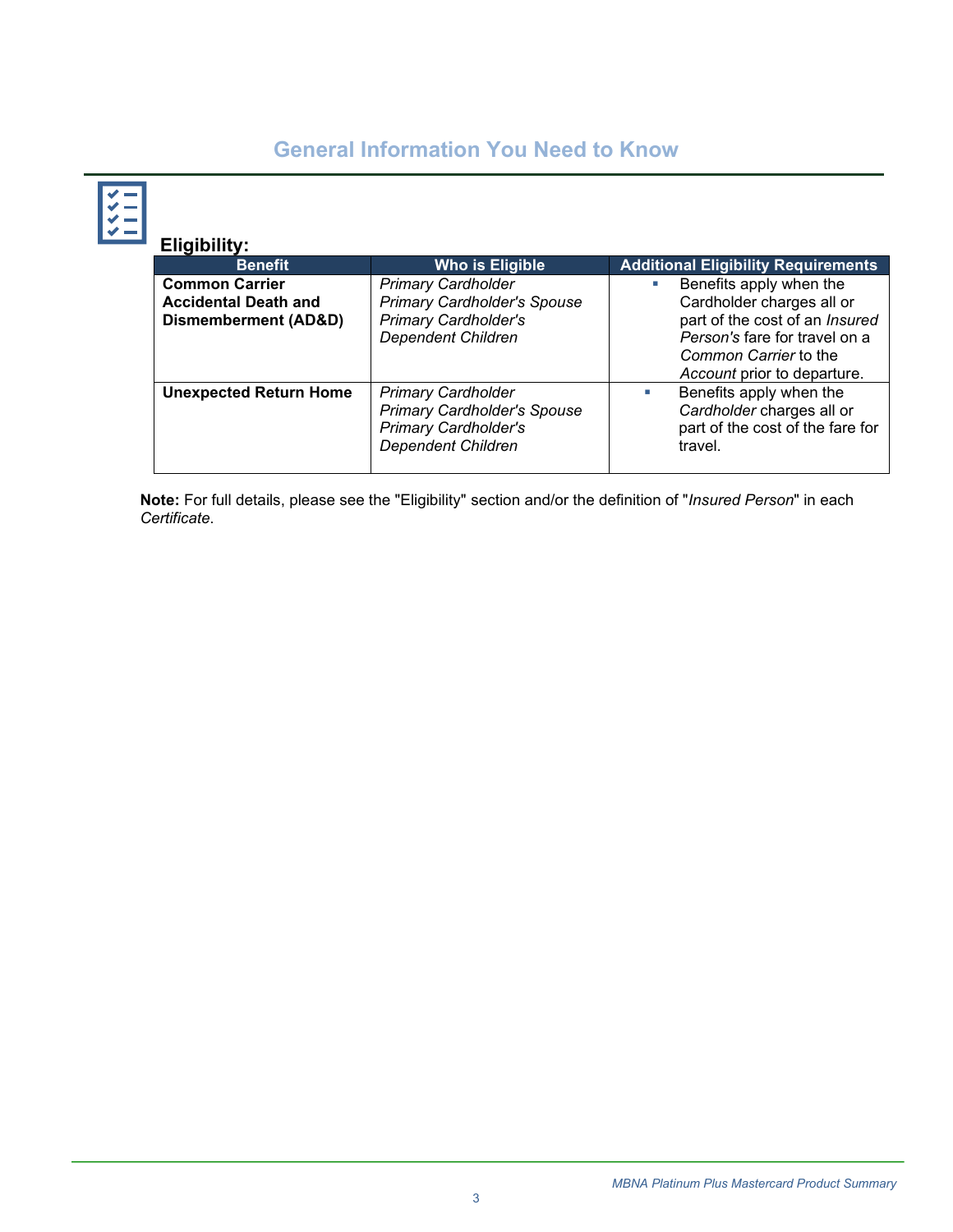# **Common Carrier Accidental Death and Dismemberment (AD&D)**

<span id="page-3-0"></span>*Issued by TD Life Insurance Company under Group Policy Number TGV008 (the "Policy") to MBNA, a division of The Toronto-Dominion Bank (the "Policyholder"). Global Excel provides Claims and Assistance services under the Group Policy.*

### **What is included in this coverage?**

 Common Carrier Accidental Death and Dismemberment provides coverage in the event that an *Insured Person*, while traveling as a passenger on a *Common Carrier* during a *Trip* suffers an *Accidental Bodily Injury*

## **What are the benefits?**

| <b>Benefit</b>                                                                | <b>Maximum Benefit Payable</b> |  |
|-------------------------------------------------------------------------------|--------------------------------|--|
| Accidental Death and Dismemberment, Loss of Sight, Speech, or Hearing Benefit |                                |  |
| Loss of Life                                                                  | \$1,000,000                    |  |
| Loss of Both Hands or Feet                                                    | \$1,000,000                    |  |
| Loss of One Foot or One Hand and the Entire Sight of One Eye                  | \$1,000,000                    |  |
| Loss of Entire Sight of Both Eyes                                             | \$1,000,000                    |  |
| Loss of One Hand and One Foot                                                 | \$1,000,000                    |  |
| Loss of Speech and Hearing                                                    | \$1,000,000                    |  |
| Loss of One Hand or One Foot                                                  | \$500,000                      |  |
| Loss of Entire Sight of One Eye                                               | \$500,000                      |  |
| Loss of Speech                                                                | \$500,000                      |  |
| Loss of Hearing                                                               | \$500,000                      |  |
| Loss of Thumb and Index Finger on the same hand                               | \$250,000                      |  |

 **Note: If an** *Insured Person* **has multiple Losses as a result of one accident, only the single largest benefit amount applicable to the Loss suffered is payable. The loss of life benefit of a** *Cardholder* **will be paid to the designated beneficiary that must be in writing and filed with** *Our Administrator***.** 

## **What are the limitations and exclusions?**

This insurance contains limitations and exclusions. Benefits will not be paid if the Loss is directly or indirectly as a result of one or more of the following:

- Disease
- Suicide
- War or Insurrection
- **Intoxication**
- **Drugs or Poison**
- Criminal Offence
- **Medical Complications**

For complete details, please see the Part 2 – Common Carrier Accidental Death and Dismemberment (AD&D) Benefits Certificate of Insurance section in *Your Certificate.*